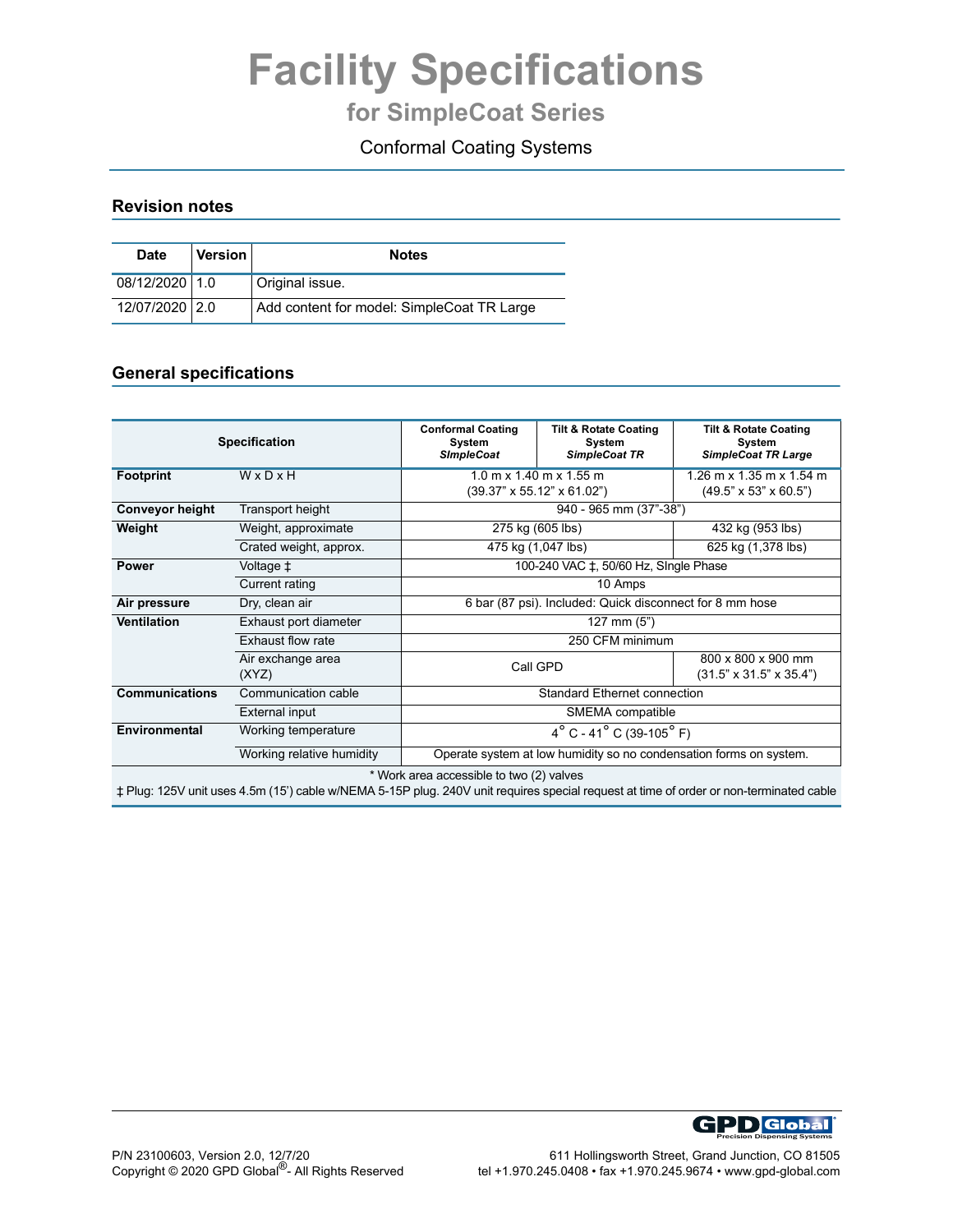#### **Clearance dimensions**

#### *Figure 1: Top view*



| <b>SimpleCoat</b><br>& SimpleCoat TR |        |        | <b>SimpleCoat TR Large</b> |       |
|--------------------------------------|--------|--------|----------------------------|-------|
|                                      | 100 cm | (40")  | 126 cm                     | (50") |
| в                                    | 322 cm | (127") | 235 cm                     | (93"  |
| C                                    | 91 cm  | (36"   | 91 cm                      | (36") |
|                                      | 140 cm | (55")  | 135 cm                     | (53"  |
| F                                    | 91 cm  | '36"   | 91 cm                      |       |

#### **Dimension details**





| <b>SimpleCoat</b><br>& SimpleCoat TR |        | <b>SimpleCoat TR Large</b> |        |         |                                                          |
|--------------------------------------|--------|----------------------------|--------|---------|----------------------------------------------------------|
| A                                    | 102 cm | (40")                      | 126 cm | (50")   |                                                          |
| D                                    | 109 cm | (43")                      | 135 cm | (53")   |                                                          |
| F                                    | 72 cm  | (28.5")                    | 72 cm  | (28.5") |                                                          |
| G                                    | 188 cm | (74")                      | 173 cm | (68")   | NOTE: All vertical dimensions can be adjusted (together) |
| н                                    | 203 cm | (80")                      | 208 cm | (82")   | $±5.08$ cm $(2.00")$ .                                   |
| N                                    | 157 cm | (62")                      | 183 cm | (72")   |                                                          |